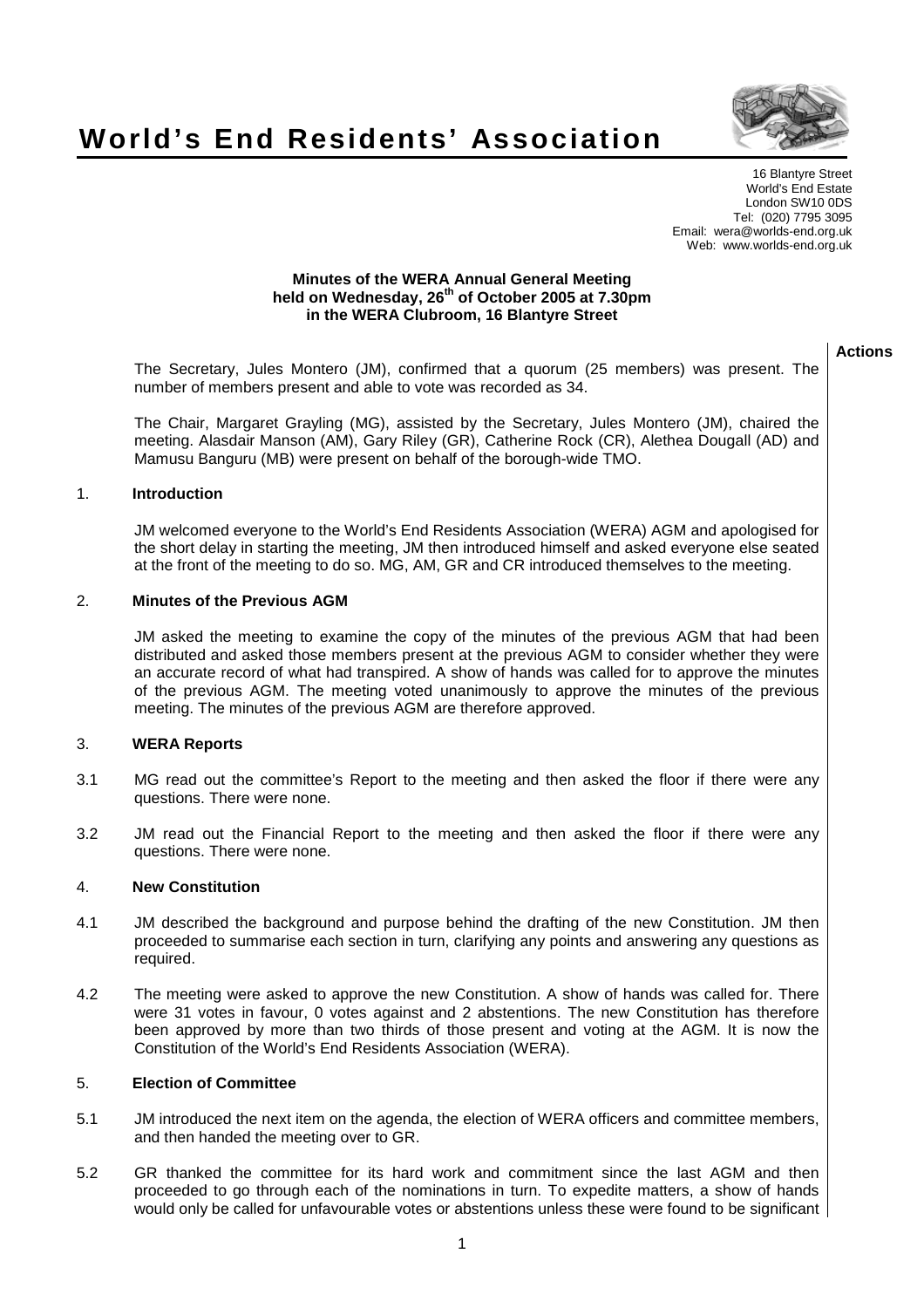in number.

- 5.3 For the position of Chair, the sole nomination was for Margaret Grayling. The nomination was seconded. Margaret Grayling was asked to make herself known to the meeting. A show of hands was called for. There were no unfavourable votes or abstentions. **Margaret Grayling is therefore duly elected as WERA's Chair.**
- 5.4 For the position of Secretary, the sole nomination was for Jules Montero. The nomination was seconded. Jules Montero was asked to make himself known to the meeting. A show of hands was called for. There were no unfavourable votes or abstentions. **Jules Montero is therefore duly elected as WERA's Secretary.**
- 5.5 For the position of Treasurer, the sole nomination was for John Rendall. The nomination was seconded. John Rendall was asked to make himself known to the meeting. A show of hands was called for. There were no unfavourable votes or abstentions. **John Rendall is therefore duly elected as WERA's Treasurer.**
- 5.6 GR stated that the election of officers was now complete and proceeded to the election of members of the committee.
- 5.7 Joy Laven was nominated for election to the committee. The nomination was seconded. Joy Laven was asked to make herself known to the meeting. A show of hands was called for. There were no unfavourable votes or abstentions. **Joy Laven is therefore duly elected to the WERA committee.**
- 5.8 Kaz Gasior was nominated for election to the committee. The nomination was seconded. Kaz Gasior was asked to make himself known to the meeting. It was noted that Kaz Gasior was not present. JM stated that under the WERA Constitution the meeting would decide whether the nomination was to be considered in the nominee's absence. A show of hands was called for. The meeting decided that the nomination should be considered in the nominee's absence. A show of hands on the nomination was then called for. There were no unfavourable votes or abstentions. **Kaz Gasior is therefore duly elected to the WERA committee.**
- 5.9 Monica Boholst was nominated for election to the committee. The nomination was seconded. Monica Boholst was asked to make herself known to the meeting. A show of hands was called for. There were no unfavourable votes or abstentions. **Monica Boholst is therefore duly elected to the WERA committee.**
- 5.10 Helen Morris was nominated for election to the committee. The nomination was seconded. Helen Morris was asked to make herself known to the meeting. A show of hands was called for. There was one unfavourable vote and four abstentions. **Helen Morris is therefore duly elected to the WERA committee.**
- 5.11 Marye Kenton was nominated for election to the committee. The nomination was seconded. Marye Kenton was asked to make herself known to the meeting. A show of hands was called for. There were no unfavourable votes or abstentions. **Marye Kenton is therefore duly elected to the WERA committee.**
- 5.12 Caroline Fairchild was nominated for election to the committee. The nomination was seconded. Caroline Fairchild was asked to make herself known to the meeting. A show of hands was called for. There were no unfavourable votes or abstentions. **Caroline Fairchild is therefore duly elected to the WERA committee.**
- 5.13 Flora Levi was nominated for election to the committee. The nomination was seconded. Flora Levi was asked to make herself known to the meeting. A show of hands was called for. There were no unfavourable votes or abstentions. **Flora Levi therefore duly elected to the WERA committee.**
- 5.14 Eryl Humphrey Jones was nominated for election to the committee. The nomination was seconded. Eryl Humphrey Jones was asked to make herself known to the meeting. A show of hands was called for. There were no unfavourable votes or abstentions. **Eryl Humphrey Jones is therefore duly elected to the WERA committee.**
- 5.15 GR stated that these were all the nominations that had been presented. John Rendall and JM noted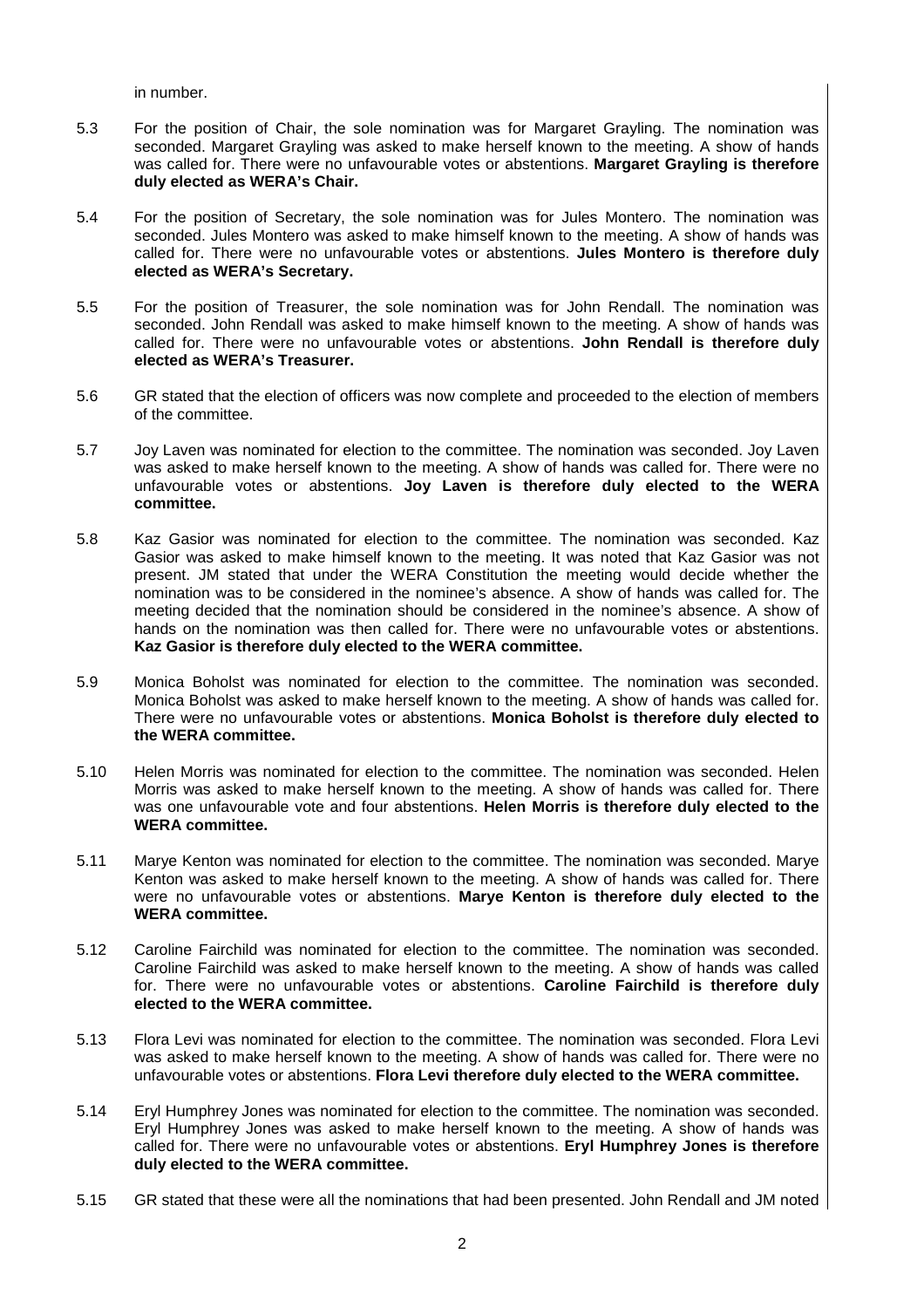that the nomination for Maggie Byrne had yet to be considered. GR stated that no such nomination was present. JM asked that the meeting consider Maggie Byrne's nomination as he could confirm that the nomination had been received within the specified deadline, but had obviously become mislaid. A show of hands was called for. The meeting decided that Maggie Byrne's nomination should be considered.

- 5.16 Maggie Byrne was nominated for election to the committee. The nomination was seconded. Maggie Byrne was asked to make herself known to the meeting. A show of hands was called for. There were no unfavourable votes or abstentions. **Maggie Byrne is therefore duly elected to the WERA committee.**
- 5.17 John Rendall noted that three committee members had stepped down and had decided not to stand again. John Rendall asked the meeting to thank the committee members concerned – Isabel Neves, Brendan Kelly and Tim Rice – for all their hard work on behalf of all residents during the previous twelve months. The meeting expressed their gratitude.
- 5.18 GR then handed the meeting over to the newly elected Chair, Margaret Grayling.
- 5.19 A member queried whether the newly elected committee met the requirements prescribed by WERA's Constitution with regards to its size. JM stated that it did; the newly elected committee was composed of twelve elected members, the Constitution prescribed a minimum of ten.

## 6. **Subscription**

- 6.1 JM explained that WERA currently required members to pay an annual subscription of £1 (or 50p in the case OAPs). JM explained that many committee members felt that the subscription discouraged residents from joining WERA and that as a result WERA's collection rate was quite low as committee members often allowed residents to join without paying the fee. The subscription did not represent a significant source of income. The committee did not feel that the present situation was acceptable. JM asked that the meeting set the subscription for the coming year at £0 (i.e. free).
- 6.2 Helen Morris suggested that rather than abolish the subscription that the meeting consider whether it should be made voluntary. There was some discussion. Alethea Dougall from the TMO's tenant participation department was asked to give her opinion and indicated that either was acceptable. JM noted that WERA was permitted to accept donations and that should any members wish to make a donation to WERA they would be able to do so irrespective of the subscription fee.
- 6.3 Helen Morris queried how WERA would keep track of members if they were no longer required to pay a subscription. JM explained that WERA would still keep a record of all members and that members would still be asked to renew their membership, even if they did not have to pay a subscription. Members could renew their membership at any public meeting of WERA and JM also hoped that committee members would take it upon themselves to carry out membership drives within their own blocks.
- 6.4 The meeting was asked to vote on the following proposal: whether to make the subscription fee £0 (i.e. free); whether to keep the subscription at its exiting rate but voluntary; or whether the keep the subscription at its existing rate and compulsory. A show of hands was called for. The meeting decided to make the subscription fee £0 (i.e. free) for the coming year.

# 7. **Any Other Business**

MG opened the floor to questions.

Before any questions were asked JM asked the meeting to consider the security proposals for the estate, in particular those relating to the proposed installation of CCTV across the estate, and described the works proposed and the current schedule. The following opinions and issues were noted:

That the existing system was extremely poor. Several noted extreme flaws in the current system, for example the lock to the door to Berenger Tower had been inoperative for nearly two years and there was some concern that the lift serving the mezzanine floor in Greaves Tower was a security risk.